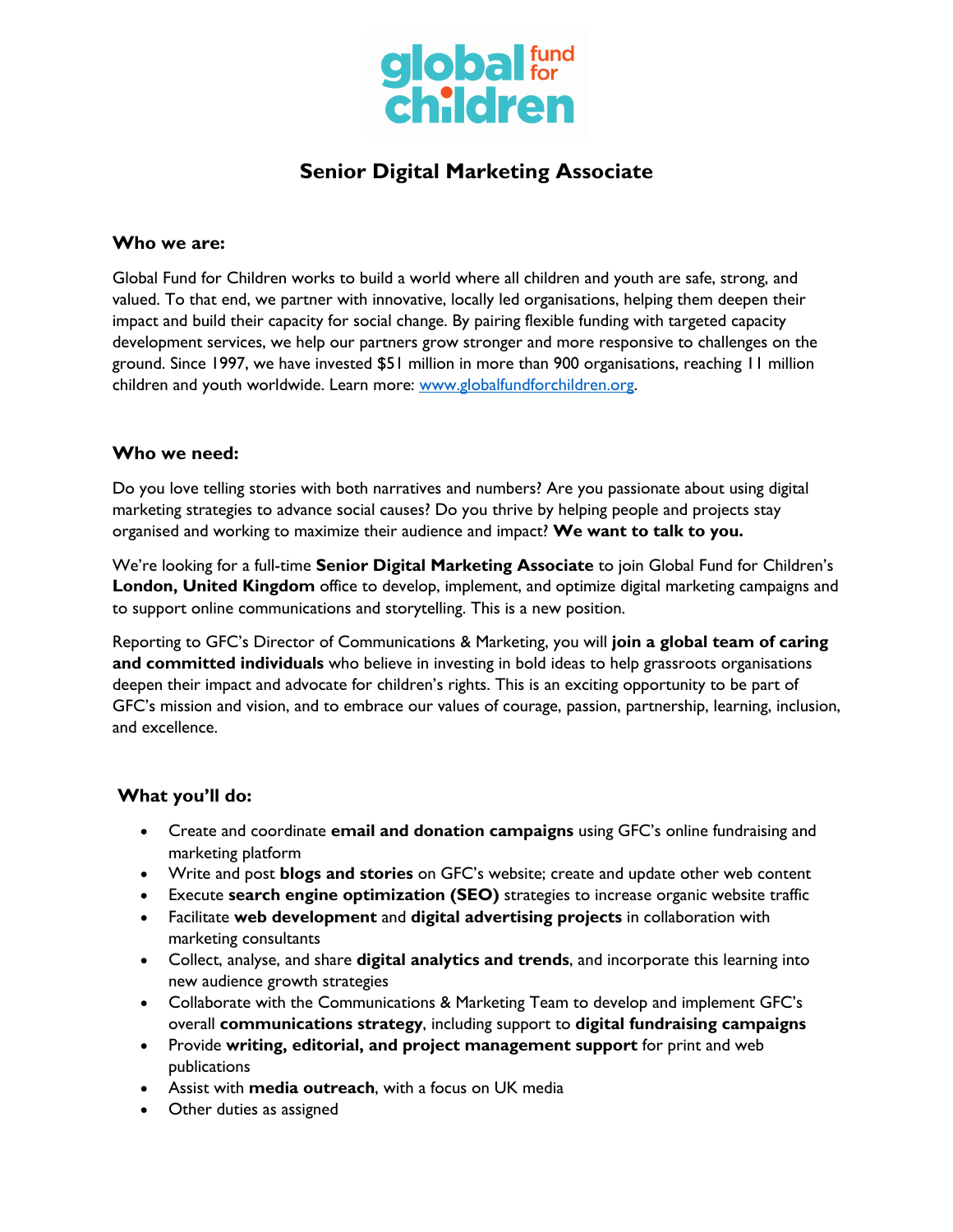

#### **What we're looking for:**

- At least 2-3 years of direct experience in marketing, communications, advertising, or a related field
- Experience using email marketing and web content management systems to implement digital marketing strategies
- Experience in developing and growing networks of digital supporters
- Working knowledge of basic HTML coding
- Excellent English writing, editing, and proofreading skills
- Strong organisational and time management skills
- Ability to maintain brand, design, and messaging consistency while tailoring content for specific audiences and platforms
- Collaborative team player, relationship builder, and cross-cultural communicator
- Proactive approach; ability to learn and adapt quickly
- Knowledge of community-based and/or international development, children's rights, or other social justice issues
- Commitment to GFC's mission and values

### **What we offer:**

- **Salary:** £30,000 to £36,000
- **Weekly hours:** 35 hours per week
- **Pension:** After successful completion of probation, employees are auto-enrolled on the GFC workplace pension scheme, which includes a 4% employer contribution with 4% employee contribution
- **Holidays:** Basic allowance is 24 days annual leave and 8 English bank holidays; this rises to 29 days basic allowance after 5 years
- **Flexible Working Location:** GFC is open to applications from candidates across the UK that are willing to travel regularly to our London office

## **How to apply:**

Please send **(1) a cover letter, (2) a resume or curriculum vitae, and (3) at least one writing sample by 01 April 2022** to careers@globalfundforchildren.org with "Senior Digital Marketing Associate, UK" in the subject line. Applicants must be legally eligible to work in the United Kingdom.

Position is open until filled for immediate hire, and only short-listed candidates will be contacted.

### **GFC is an equal opportunity employer. We celebrate diversity and are committed to creating an inclusive environment for all employees.**

We particularly encourage applications from communities that have historically been excluded from philanthropy and from under-represented groups, including candidates who identify as LGBTQI+; from Black, Asian, and minoritized backgrounds; with a disability, impairment, learning difference, or long-term